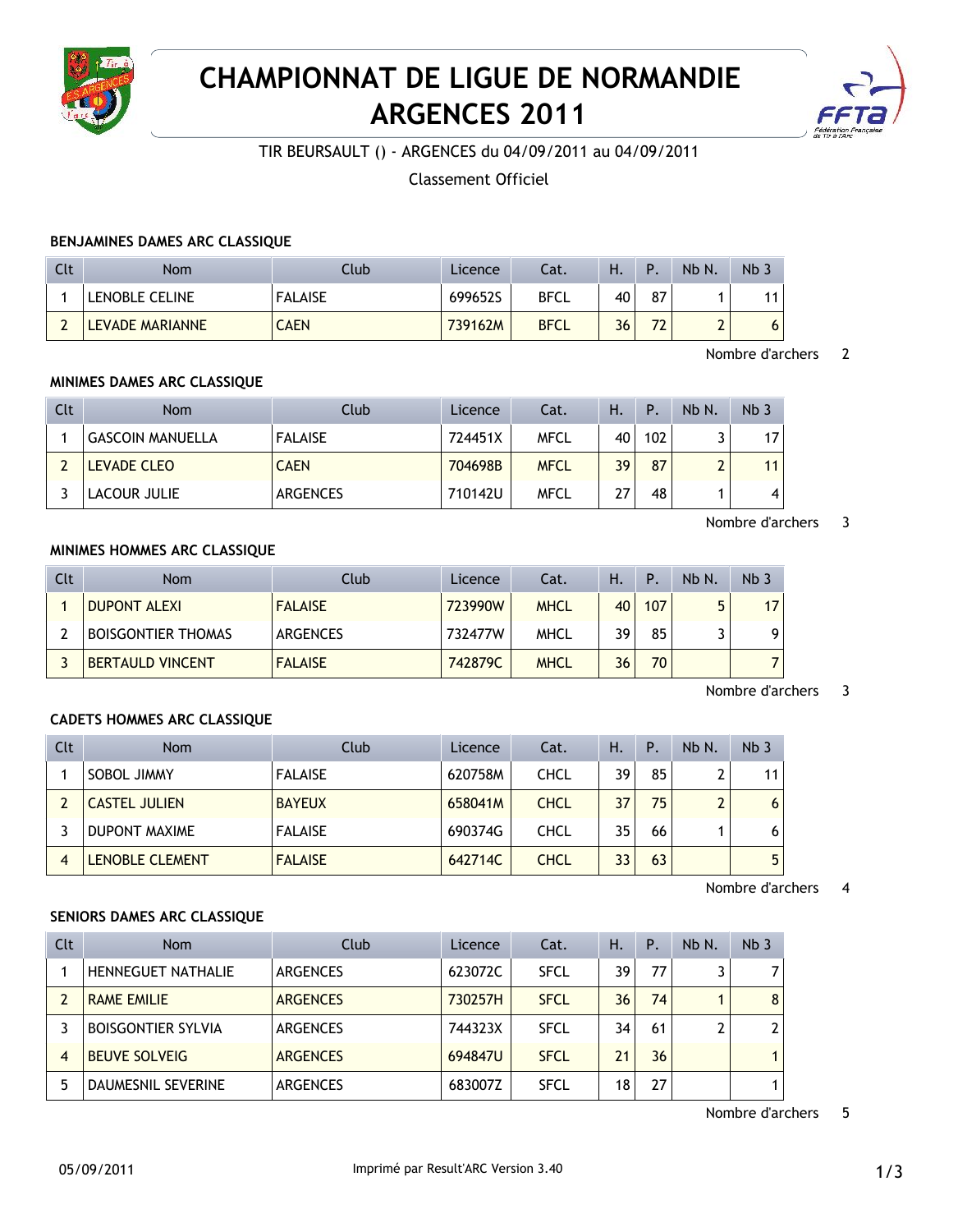#### **SENIORS HOMMES ARC CLASSIQUE**

| <b>Clt</b>       | <b>Nom</b>                | <b>Club</b>                 | Licence | Cat.        | Η. | P. | Nb N.        | Nb <sub>3</sub> |
|------------------|---------------------------|-----------------------------|---------|-------------|----|----|--------------|-----------------|
|                  | <b>GIESZCZYK JEROME</b>   | <b>FALAISE</b>              | 599045L | <b>SHCL</b> | 40 | 79 |              | $\overline{7}$  |
| 2                | <b>LEVADE PHILIPPE</b>    | <b>CAEN</b>                 | 704702F | <b>SHCL</b> | 39 | 80 | 1            | 7               |
| 3                | <b>TRET OLIVIER</b>       | <b>CAEN</b>                 | 718466S | <b>SHCL</b> | 39 | 74 | 1            | 3               |
| 4                | <b>BOUET LUDOVIC</b>      | <b>ARGENCES</b>             | 713285K | <b>SHCL</b> | 38 | 72 | 2            | 6               |
| 5                | <b>LEGRAND CHRISTOPHE</b> | <b>ARGENCES</b>             | 732164F | <b>SHCL</b> | 36 | 65 | 1            | 6               |
| 6                | <b>GONCALVES MANUEL</b>   | <b>ARGENCES</b>             | 464592S | <b>SHCL</b> | 36 | 62 |              | 6               |
| $\overline{7}$   | <b>BOISGONTIER HERVE</b>  | <b>ARGENCES</b>             | 744948B | <b>SHCL</b> | 35 | 63 | 1            | $\overline{2}$  |
| 8                | <b>MEYER PASCAL</b>       | <b>MERVILLE FRANCEVILLE</b> | 649972S | <b>SHCL</b> | 32 | 56 |              | 4               |
| 9                | <b>COLLEC CHRISTOPHE</b>  | <b>ARGENCES</b>             | 702843K | <b>SHCL</b> | 32 | 55 |              | 5               |
| 10               | <b>AUBERT REGIS</b>       | <b>CAEN</b>                 | 685896P | <b>SHCL</b> | 29 | 48 |              | 3               |
| 11               | <b>CHRISTIEN ERIC</b>     | <b>ARGENCES</b>             | 754787W | <b>SHCL</b> | 27 | 49 | 1            | $\overline{4}$  |
| 12               | <b>ROBIN JEAN</b>         | <b>CARPIQUET</b>            | 775527P | <b>SHCL</b> | 24 | 36 |              |                 |
| 13               | <b>CERE JEAN PHILIPPE</b> | <b>CARPIQUET</b>            | 768971N | <b>SHCL</b> | 23 | 34 | $\mathbf{1}$ |                 |
| 14               | <b>DAUMESNIL FABIEN</b>   | <b>ARGENCES</b>             | 612607C | <b>SHCL</b> | 16 | 24 |              | $\mathbf{2}$    |
| 15 <sup>15</sup> | <b>PALLUEL HERVE</b>      | <b>CARPIQUET</b>            | 767621W | <b>SHCL</b> | 11 | 16 |              | $\overline{2}$  |

Nombre d'archers 15

# **VETERANS HOMMES ARC CLASSIQUE**

| Clt | <b>Nom</b>           | Llub.           | <b>Licence</b> | Cat.        | Н. | Þ   | Nb N. | Nb <sub>3</sub> |
|-----|----------------------|-----------------|----------------|-------------|----|-----|-------|-----------------|
|     | <b>FAUCON ALAIN</b>  | <b>ARGENCES</b> | 374774N        | <b>VHCL</b> | 39 | 70. |       |                 |
|     | <b>JEANNE GERARD</b> | CAEN            | 381088B        | <b>VHCL</b> | 28 | 44  |       |                 |

Nombre d'archers 2

#### **SUPER VETERANS HOMMES ARC CLASSIQUE**

| Clt | <b>Nom</b>           | Club             | Licence | Cat.         | Η. | $\mathsf{P}$ . | Nb N. | Nb <sub>3</sub> |
|-----|----------------------|------------------|---------|--------------|----|----------------|-------|-----------------|
|     | DAUMESNIL GERARD     | ARGENCES         | 390085F | <b>SVHCL</b> | 37 | 72             |       | $\overline{4}$  |
|     | <b>HAUTEUR MARC</b>  | <b>CARPIQUET</b> | 717062R | <b>SVHCL</b> | 22 | 36             |       | $\overline{2}$  |
|     | AUTHOUART JEAN MARIE | <b>ARGENCES</b>  | 761617V | <b>SVHCL</b> |    | 29             |       |                 |

Nombre d'archers 3

# **SENIORS DAMES ARC A POULIES**

| Clt | <b>Nom</b>                      | Club          | Licence | Cat.        | Η. | ۱Р. | Nb N. | Nb <sub>3</sub> |
|-----|---------------------------------|---------------|---------|-------------|----|-----|-------|-----------------|
|     | <b>PRIGNON VANESSA</b>          | <b>VERSON</b> | 420952G | <b>SFCO</b> | 40 | 114 |       | 20              |
|     | LEVADE STELLA-MARIS             | <b>CAEN</b>   | 726675P | <b>SFCO</b> | 39 | 85  |       | 8               |
|     | FIEVET-MICHELUZZI KARINE   CAEN |               | 675968Y | <b>SFCO</b> | 39 | 82  |       | 9               |

Nombre d'archers 3

#### **SENIORS HOMMES ARC A POULIES**

| Clt |                  | lub.             | Licence | $-1$ | п. |                | <b>Nb</b><br>N | N <sub>b</sub> |
|-----|------------------|------------------|---------|------|----|----------------|----------------|----------------|
|     | POULINGUE OLVIER | PIERRE SUR DIVES | 124V    | SHCC | 40 | ٥٩<br><u>.</u> |                | າາ<br>د⊾       |